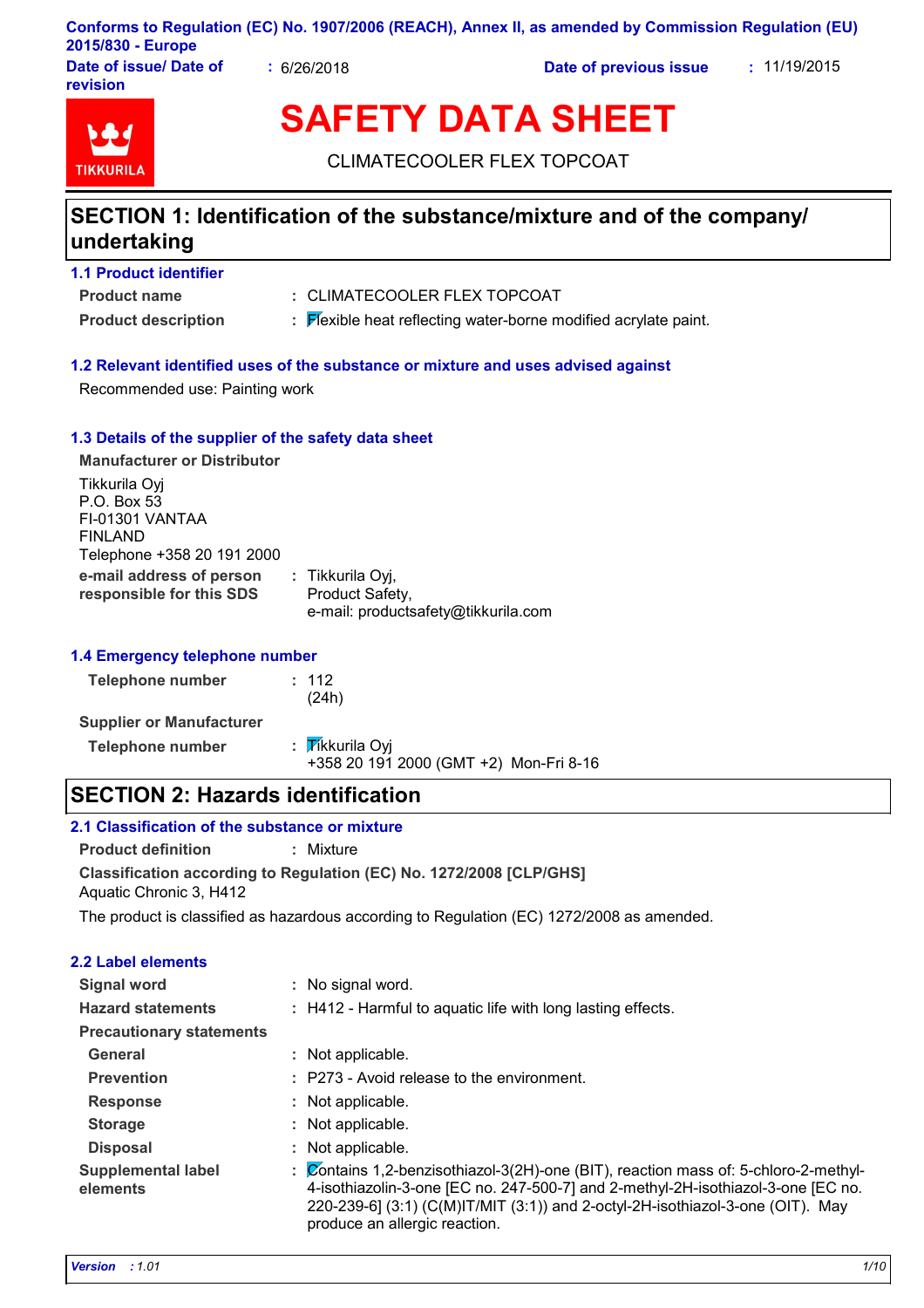| Date of issue/Date of revision |
|--------------------------------|
|--------------------------------|

*Date of issue/Date of revision 26.06.2018 Date of previous issue 19.11.2015. CLIMATECOOLER FLEX TOPCOAT*

Wear protective gloves.

### **Treated articles**

This product contains a biocidal product for the preservation of the product during storage. Contains reaction mass of: 5-chloro-2-methyl-4-isothiazolin-3-one [EC no. 247-500-7] and 2-methyl-2H-isothiazol-3-one [EC no. 220-239-6] (3:1) (C(M)IT/MIT (3:1)).

### **2.3 Other hazards**

**Other hazards which do : not result in classification** : None known.

### **SECTION 3: Composition/information on ingredients**

| : Mixture                                                                          |               |                                                                                                                                                                                                            |                                             |
|------------------------------------------------------------------------------------|---------------|------------------------------------------------------------------------------------------------------------------------------------------------------------------------------------------------------------|---------------------------------------------|
|                                                                                    |               | <b>Classification</b>                                                                                                                                                                                      |                                             |
| <b>Identifiers</b>                                                                 | $\frac{9}{6}$ | <b>Regulation (EC) No.</b><br>1272/2008 [CLP]                                                                                                                                                              | <b>Notes</b>                                |
| REACH #: 01-2119475104-44<br>EC: 203-961-6<br>CAS: 112-34-5<br>Index: 603-096-00-8 | $\leq$ 3      | Eye Irrit. 2, H319                                                                                                                                                                                         |                                             |
| EC: 212-950-5<br>CAS: 886-50-0                                                     | ≤0.022        | Acute Tox. 4, H302<br>Skin Sens. 1, H317<br>Aquatic Acute 1, H400 (M=100)<br>Aquatic Chronic 1, H410 (M=100)                                                                                               |                                             |
| EC: 200-143-0<br>CAS: 52-51-7<br>Index: 603-085-00-8                               | $≤0.1$        | Acute Tox. 4, H302<br>Acute Tox. 4, H312<br>Skin Irrit. 2, H315<br>Eye Dam. 1, H318<br>STOT SE 3, H335<br>Aquatic Acute 1, H400 (M=10)                                                                     |                                             |
| EC: 220-120-9<br>CAS: 2634-33-5                                                    | < 0.05        | Acute Tox. 4, H302<br>Skin Irrit. 2, H315<br>Eye Dam. 1, H318<br>Skin Sens. 1, H317<br>Aquatic Acute 1, H400 (M=1)<br>Aquatic Chronic 2, H411                                                              |                                             |
| EC: 247-761-7<br>CAS: 26530-20-1<br>Index: 613-112-00-5                            | ≤0.012        | Acute Tox. 4, H302<br>Acute Tox. 3, H311<br>Acute Tox. 3, H331<br>Skin Corr. 1B, H314<br><b>Skin Sens. 1, H317</b><br>Aquatic Acute 1, H400 (M=10)<br>Aquatic Chronic 1, H410 (M=10)                       |                                             |
| REACH #: 01-2119511196-46<br>EC: 236-671-3<br>CAS: 13463-41-7                      | ≤ $0.012$     | Acute Tox. 3, H301<br>Acute Tox. 3, H331<br>Eye Dam. 1, H318<br>Aquatic Acute 1, H400 (M=100)<br>Aquatic Chronic 1, H410 (M=10)                                                                            |                                             |
| CAS: 55965-84-9                                                                    | < 0.0015      | Acute Tox. 3, H301<br>Acute Tox. 3, H311<br>Acute Tox. 3, H331<br>Skin Corr. 1B, H314<br>Skin Sens. 1, H317<br>Aquatic Acute 1, H400 (M=1)<br>Aquatic Chronic 1, H410 (M=1)<br>See Section 16 for the full |                                             |
|                                                                                    |               |                                                                                                                                                                                                            | text of the H statements<br>declared above. |

There are no additional ingredients present which, within the current knowledge of the supplier, are classified and contribute to the classification of the substance and hence require reporting in this section.

There are no additional ingredients present which, within the current knowledge of the supplier and in the concentrations applicable, are classified as hazardous to health or the environment, are PBTs or vPvBs or have been assigned a workplace exposure limit and hence require reporting in this section.

Occupational exposure limits, if available, are listed in Section 8.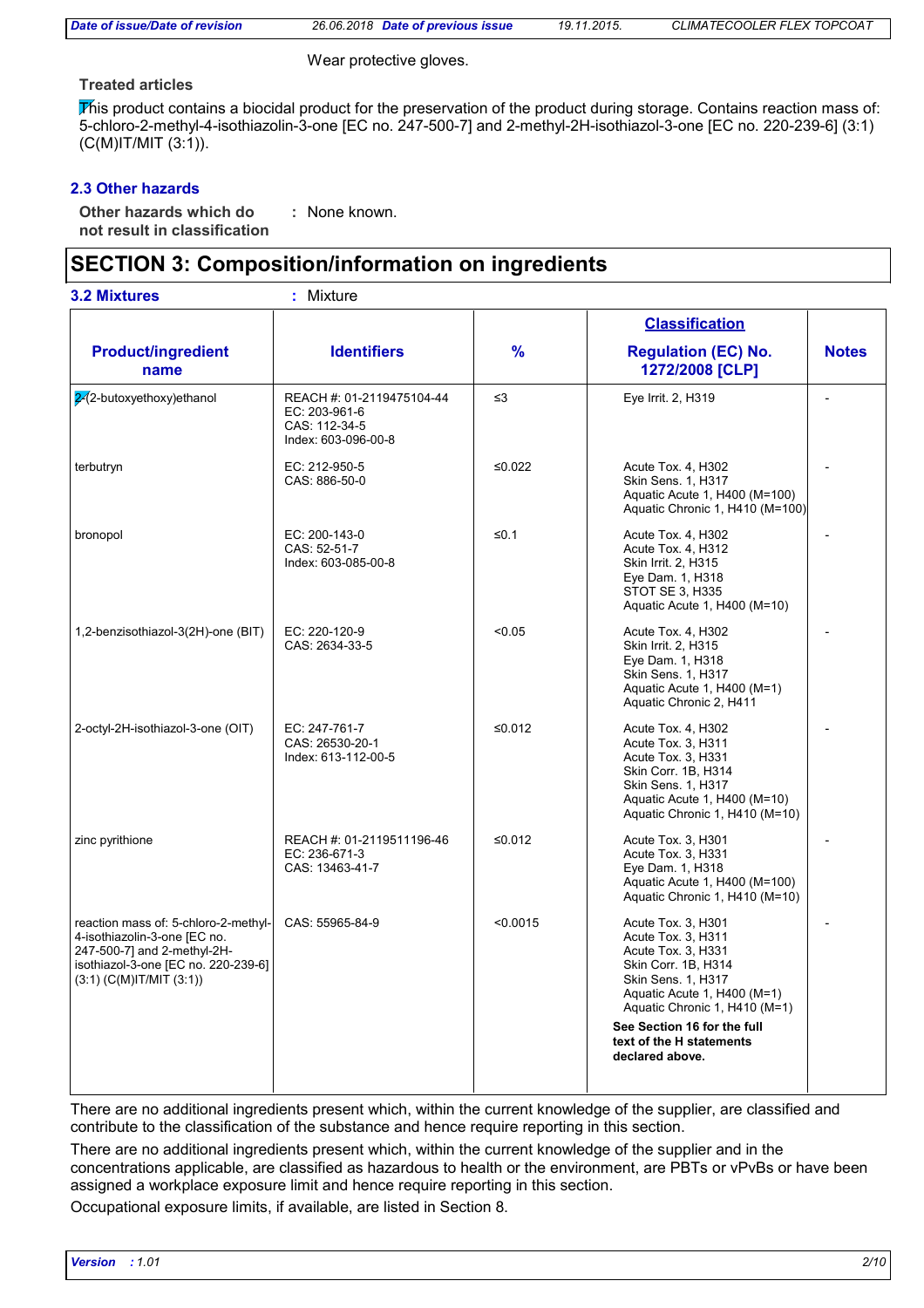Notes, if applicable, refer to Notes given in Annex VI of 1272/2008/EC.

### **SECTION 4: First aid measures**

| 4.1 Description of first aid measures |                                                                                                                                                                                                      |
|---------------------------------------|------------------------------------------------------------------------------------------------------------------------------------------------------------------------------------------------------|
| General                               | : In all cases of doubt, or when symptoms persist, seek medical attention. Show this<br>safety data sheet or label to the doctor if possible.                                                        |
| Eye contact                           | : Check for and remove any contact lenses. Immediately flush eyes with plenty of<br>lukewarm water, keeping eyelids open. Continue to rinse for at least 10 minutes.                                 |
| <b>Inhalation</b>                     | $:$ Remove to fresh air.                                                                                                                                                                             |
| <b>Skin contact</b>                   | : Wash skin thoroughly with soap and water or use recognized skin cleanser. Do<br>NOT use solvents or thinners.                                                                                      |
| Ingestion                             | : If accidentally swallowed rinse the mouth with plenty of water (only if the person is<br>conscious). If significant amounts have been swallowed or if symptoms persist,<br>seek medical attention. |

### **4.2 Most important symptoms and effects, both acute and delayed**

See Section 11 for more detailed information on health effects and symptoms.

**Contains:** 

1,2-benzisothiazol-3(2H)-one (BIT) reaction mass of: 5-chloro-2-methyl-4-isothiazolin-3-one [EC no. 247-500-7] and 2-methyl-2H-isothiazol-3-one [EC no. 220-239-6] (3:1) (C(M)IT/MIT (3:1)) 2-octyl-2H-isothiazol-3-one (OIT) May produce an allergic reaction.

### **4.3 Indication of any immediate medical attention and special treatment needed**

None.

### **SECTION 5: Firefighting measures**

### **5.1 Extinguishing media**

| <b>Suitable extinguishing</b><br>media                                               | : Use an extinguishing agent suitable for the surrounding fire. Recommended:<br>Alcohol resistant foam, CO <sub>2</sub> , powders or water spray/mist.                                                                                           |
|--------------------------------------------------------------------------------------|--------------------------------------------------------------------------------------------------------------------------------------------------------------------------------------------------------------------------------------------------|
| <b>Unsuitable extinguishing</b><br>media                                             | : Do not use a direct water jet that could spread the fire.                                                                                                                                                                                      |
|                                                                                      | 5.2 Special hazards arising from the substance or mixture                                                                                                                                                                                        |
| <b>Hazards from the</b><br>substance or mixture                                      | : This product is not classified as flammable. Fire will produce dense black smoke.<br>Exposure to decomposition products may cause a health hazard.                                                                                             |
| <b>Hazardous combustion</b><br>products                                              | : Mhen exposed to high temperatures, hazardous decomposition products may be<br>produced, such as carbon monoxide and dioxide, smoke, oxides of nitrogen etc.                                                                                    |
| <b>5.3 Advice for firefighters</b>                                                   |                                                                                                                                                                                                                                                  |
| <b>Special protective actions</b><br>for fire-fighters                               | : Use water spray to keep fire-exposed containers cool. This material is hazardous to<br>aquatic organisms. Fire water contaminated with this material must be contained<br>and prevented from being discharged to any waterway, sewer or drain. |
| <b>Special protective</b><br>equipment for fire-fighters                             | : Appropriate breathing apparatus may be required.                                                                                                                                                                                               |
|                                                                                      | <b>SECTION 6: Accidental release measures</b>                                                                                                                                                                                                    |
| <b>6.1 Personal precautions,</b><br>protective equipment and<br>emergency procedures | : Refer to protective measures listed in sections 7 and 8.                                                                                                                                                                                       |
| <b>6.2 Environmental</b><br>precautions                                              | Hazardous to aquatic environment. Do not allow to enter drains, water courses or<br>soil.                                                                                                                                                        |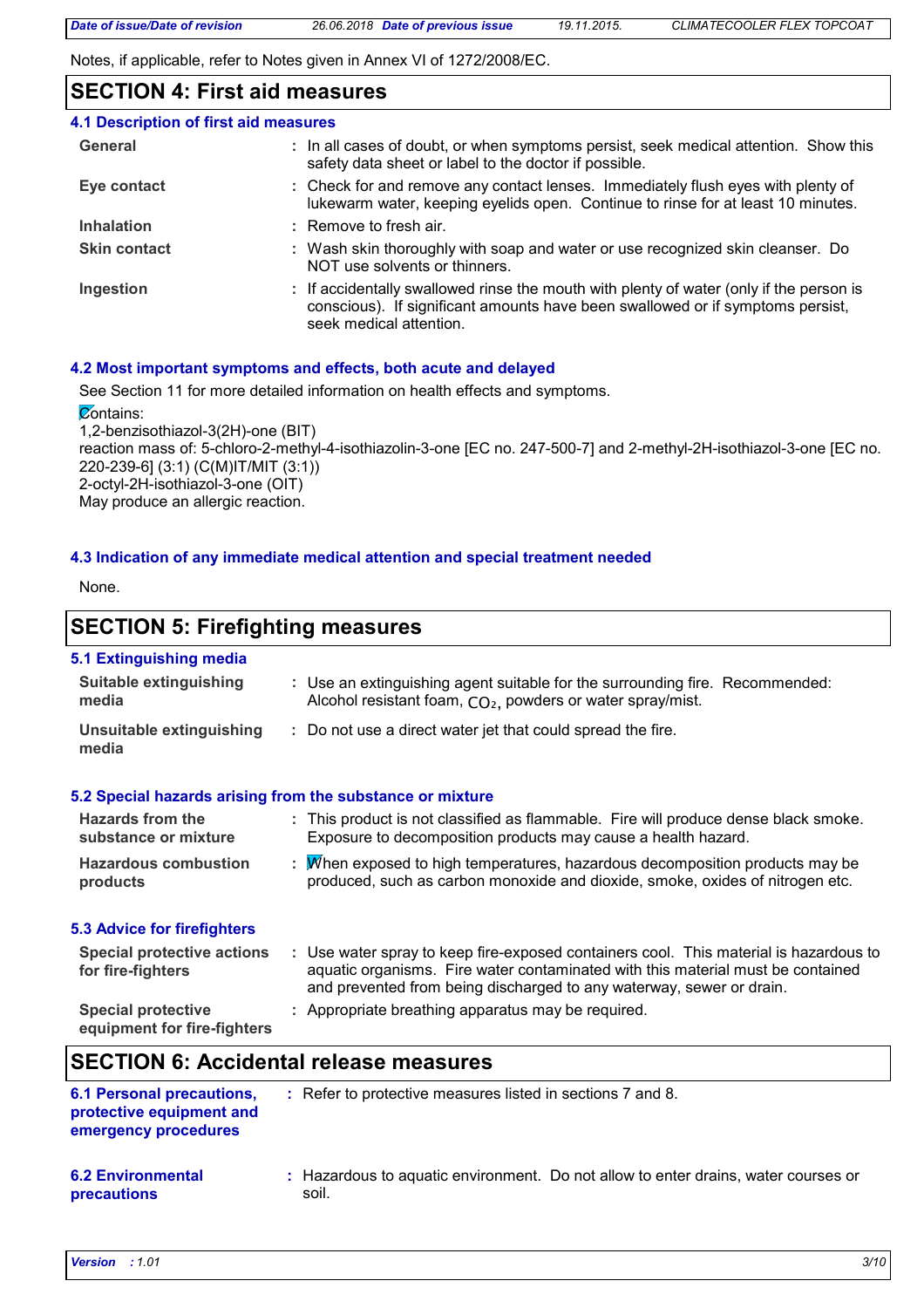| Date of issue/Date of revision                                  | 26.06.2018 Date of previous issue                                                                                                                                                                                                                                                                                                           | 19.11.2015. | CLIMATECOOLER FLEX TOPCOAT                                                            |
|-----------------------------------------------------------------|---------------------------------------------------------------------------------------------------------------------------------------------------------------------------------------------------------------------------------------------------------------------------------------------------------------------------------------------|-------------|---------------------------------------------------------------------------------------|
| 6.3 Methods and materials<br>for containment and<br>cleaning up | : Contain and collect spillage with non-combustible, absorbent material e.g. sand,<br>earth, vermiculite or diatomaceous earth and place in container for disposal<br>solvents.                                                                                                                                                             |             | according to local regulations. Preferably clean with water or detergent. Avoid using |
| 6.4 Reference to other<br>sections                              | : See Section 1 for emergency contact information.<br>See Section 13 for additional waste treatment information.                                                                                                                                                                                                                            |             |                                                                                       |
| <b>SECTION 7: Handling and storage</b>                          |                                                                                                                                                                                                                                                                                                                                             |             |                                                                                       |
| <b>7.1 Precautions for safe</b><br>handling                     | : Skin contact with the product and exposure to spray mist and vapor should be<br>avoided. Avoid inhalation of dust from sanding. See Section 8 for information on<br>appropriate personal protective equipment. Eating, drinking and smoking should be<br>prohibited in areas where this material is handled and stored. Wash hands before |             |                                                                                       |

- Store away from direct sunlight in a dry, cool and well-ventilated area, away from **:** incompatible materials (see Section 10). Keep container tightly closed. Containers that have been opened must be carefully resealed and kept upright to prevent leakage. Do not store in unlabeled containers. Recommended storage temperature is +5°C ...+25°C. Do not allow to freeze. Store in accordance with local regulations. **7.2 Conditions for safe storage, including any incompatibilities**
- **7.3 Specific end use(s) :**

### **SECTION 8: Exposure controls/personal protection**

### **8.1 Control parameters**

#### **Occupational exposure limits**

| <b>Product/ingredient name</b> | <b>Exposure limit values</b>                                                                                                                                                                                                         |
|--------------------------------|--------------------------------------------------------------------------------------------------------------------------------------------------------------------------------------------------------------------------------------|
| $ 2(2-butoxyethoxy)$ ethanol   | EU OEL (Europe, 12/2017). Notes: list of indicative<br>occupational exposure limit values<br>TWA: $67.5$ mg/m <sup>3</sup> 8 hours.<br>TWA: 10 ppm 8 hours.<br>STEL: 101.2 mg/m <sup>3</sup> 15 minutes.<br>STEL: 15 ppm 15 minutes. |

**procedures**

Recommended monitoring : If this product contains ingredients with exposure limits, personal, workplace atmosphere or biological monitoring may be required to determine the effectiveness of the ventilation or other control measures and/or the necessity to use respiratory protective equipment.

breaks and immediately after handling the product. Avoid release to the environment.

#### **DNELs/DMELs**

No DNELs/DMELs available.

#### **PNECs**

No PNECs available.

### **8.2 Exposure controls**

**Appropriate engineering controls**

Provide adequate ventilation. Comply with the health and safety at work laws.

**Individual protection measures**

Safety eyewear should be used when there is a likelihood of exposure. Use safety eyewear (EN166), especially during spray-application. **Eye/face protection :**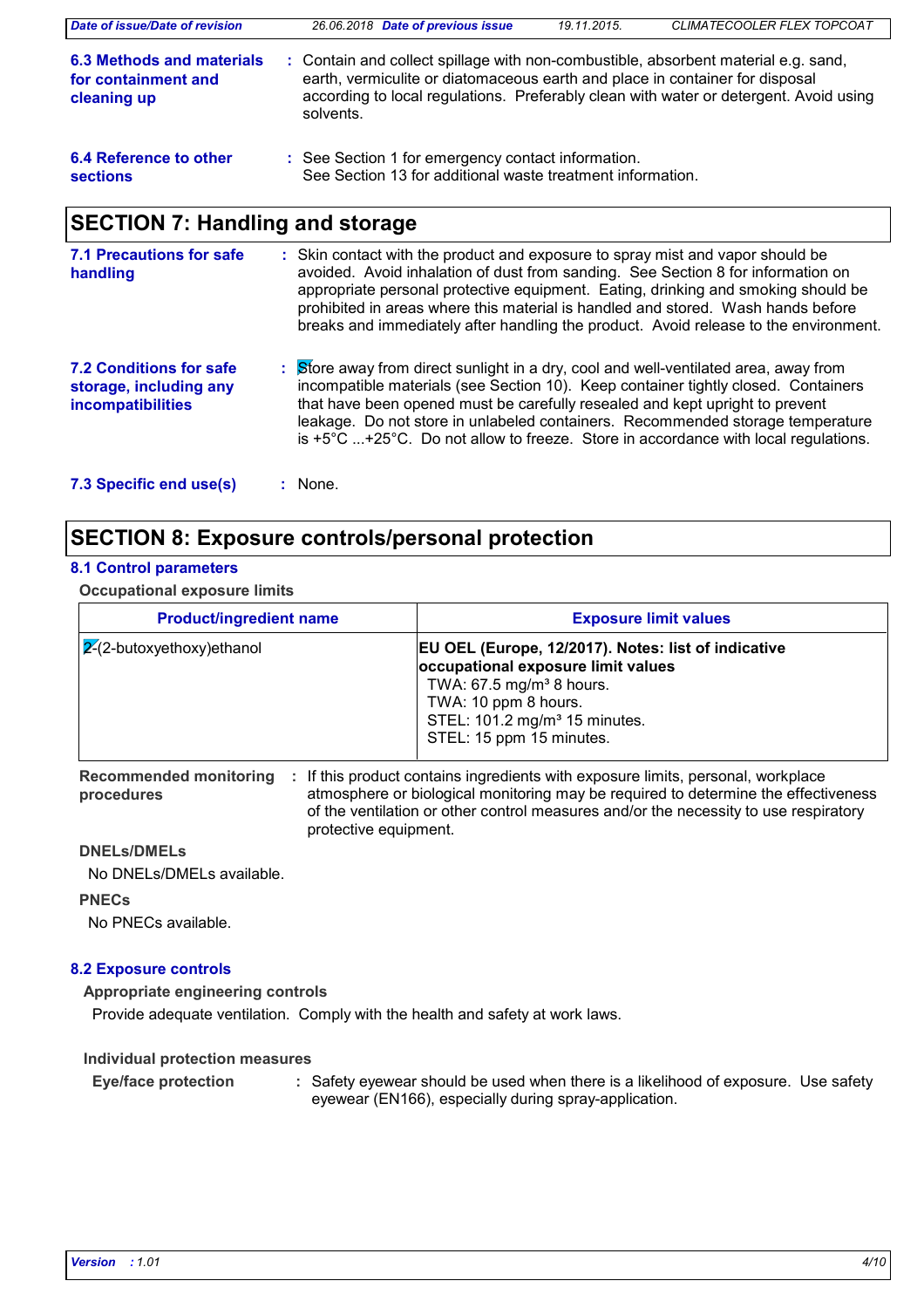| Date of issue/Date of revision            | CLIMATECOOLER FLEX TOPCOAT<br>26.06.2018 Date of previous issue<br>19.11.2015.                                                                                                                                                                                                                                                                                                             |
|-------------------------------------------|--------------------------------------------------------------------------------------------------------------------------------------------------------------------------------------------------------------------------------------------------------------------------------------------------------------------------------------------------------------------------------------------|
| <b>Hand protection</b>                    | : Wear protective gloves. Gloves should be replaced regularly and if there is any<br>sign of damage to the glove material. The instructions and information provided by<br>the glove manufacturer on use, storage, maintenance and replacement must be<br>followed.<br>Recommended glove material (EN374):<br>> 8 hours (breakthrough time): nitrile rubber<br>Not recommended: PVA gloves |
| <b>Skin protection</b>                    | : Wear appropriate personal protective clothing to prevent skin contact.                                                                                                                                                                                                                                                                                                                   |
| <b>Respiratory protection</b>             | : If ventilation during spray-application is inadequate, use respirators with<br>combination filter AP, gas/dust filter (EN405:2001). Wear a respirator with type P2<br>filter during sanding (EN149:2001). Be sure to use an approved/certified respirator<br>or equivalent. Check that mask fits tightly and change filter regularly.                                                    |
| <b>Environmental exposure</b><br>controls | : For information regarding environmental protection measures, please refer to<br>section 13 for waste handling, section 7 for handling and storage and section 1.2<br>for relevant identified uses of the substance or mixture and uses advised against.                                                                                                                                  |

## **SECTION 9: Physical and chemical properties**

| 9.1 Information on basic physical and chemical properties  |   |                                                        |
|------------------------------------------------------------|---|--------------------------------------------------------|
| Appearance                                                 |   |                                                        |
| <b>Physical state</b>                                      | ÷ | Liquid.                                                |
| Color                                                      |   | Various                                                |
| Odor                                                       |   | Mild.                                                  |
| <b>Odor threshold</b>                                      | t | Not relevant for the hazard assessment of the product. |
| рH                                                         |   | Not relevant for the hazard assessment of the product. |
| <b>Melting point/freezing point</b>                        |   | $: 0^{\circ}$ C (water)                                |
| Initial boiling point and                                  |   | 100°C (water)                                          |
| boiling range                                              |   |                                                        |
| <b>Flash point</b>                                         | ÷ | Not available.                                         |
| <b>Evaporation rate</b>                                    | t | Mot relevant due to the nature of the product.         |
| <b>Flammability (solid, gas)</b>                           | t | Not applicable. Product is a liquid.                   |
| <b>Upper/lower flammability or</b><br>explosive limits     |   | : No flammable ingredients present.                    |
| Vapor pressure                                             | t | 3.2 kPa [room temperature] (water)                     |
| <b>Vapor density</b>                                       |   | Not relevant for the hazard assessment of the product. |
| <b>Density</b>                                             | t | $\sqrt{1/3}$ to 1.4 g/cm <sup>3</sup>                  |
| Solubility(ies)                                            |   | Miscible in water.                                     |
| Partition coefficient: n-octanol/: Not available.<br>water |   |                                                        |
| <b>Auto-ignition temperature</b>                           | ÷ | Not relevant due to the nature of the product.         |
| <b>Decomposition temperature</b>                           |   | Not relevant for the hazard assessment of the product. |
| <b>Viscosity</b>                                           | t | Not relevant for the hazard assessment of the product. |
| <b>Explosive properties</b>                                | t | No explosive ingredients present.                      |
| <b>Oxidizing properties</b>                                |   | No oxidizing ingredients present.                      |
|                                                            |   |                                                        |

### **9.2 Other information**

No additional information.

| <b>SECTION 10: Stability and reactivity</b> |                                                                                   |  |
|---------------------------------------------|-----------------------------------------------------------------------------------|--|
| <b>10.1 Reactivity</b>                      | $\therefore$ See Section 10.5.                                                    |  |
| <b>10.2 Chemical stability</b>              | : Stable under recommended storage and handling conditions (see Section 7).       |  |
| 10.3 Possibility of<br>hazardous reactions  | : Under normal conditions of storage and use, hazardous reactions will not occur. |  |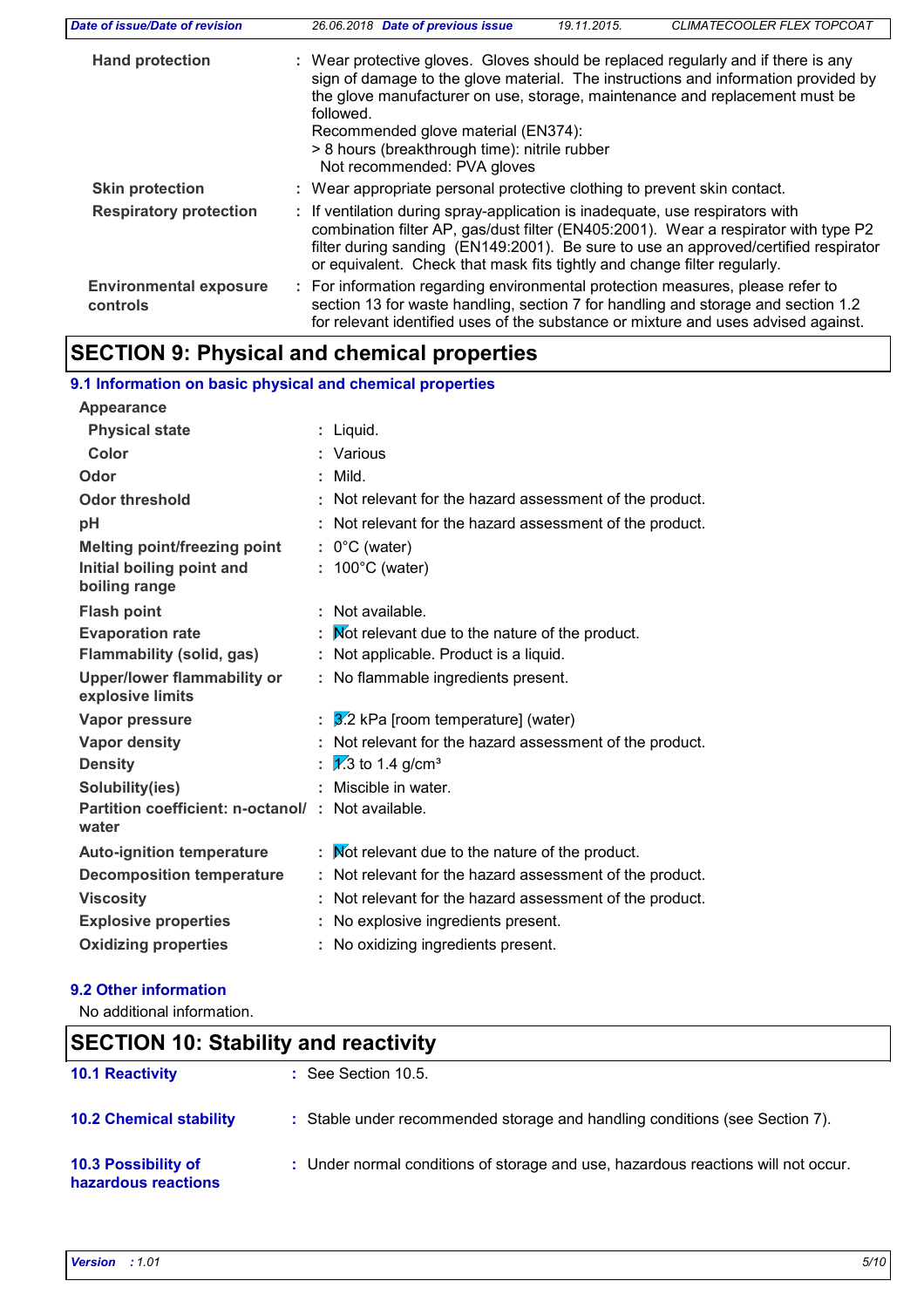| <b>Date of issue/Date of revision</b>           | 26.06.2018 Date of previous issue                                                                                                                             | 19.11.2015. | CLIMATECOOLER FLEX TOPCOAT |
|-------------------------------------------------|---------------------------------------------------------------------------------------------------------------------------------------------------------------|-------------|----------------------------|
| <b>10.4 Conditions to avoid</b>                 | : Avoid extreme heat and freezing.                                                                                                                            |             |                            |
| 10.5 Incompatible materials                     | Keep away from the following materials to prevent strong exothermic reactions:<br>oxidizing agents<br>strong acids<br>strong alkalis                          |             |                            |
| <b>10.6 Hazardous</b><br>decomposition products | : When exposed to high temperatures, hazardous decomposition products may be<br>produced, such as carbon monoxide and dioxide, smoke, oxides of nitrogen etc. |             |                            |

### **SECTION 11: Toxicological information**

### **11.1 Information on toxicological effects**

There is no testdata available on the product itself.

The product is not classified as hazardous according to Regulation (EC) 1272/2008 as amended.

Long term exposure to spray mist may produce respiratory tract irritation. Prolonged or repeated contact can defat the skin and lead to irritation, cracking and/or dermatitis.

#### **Acute toxicity**

| <b>Product/ingredient name</b>                                                                                                                                                  | <b>Result</b> | <b>Species</b> | <b>Dose</b> | <b>Exposure</b> |
|---------------------------------------------------------------------------------------------------------------------------------------------------------------------------------|---------------|----------------|-------------|-----------------|
| pronopol                                                                                                                                                                        | LD50 Oral     | Rat            | 342 mg/kg   |                 |
| 1,2-benzisothiazol-3(2H)-<br>one (BIT)                                                                                                                                          | LD50 Oral     | Rat            | 1020 mg/kg  |                 |
| 2-octyl-2H-isothiazol-3-one<br>(OIT)                                                                                                                                            | LD50 Dermal   | Rabbit         | 690 mg/kg   |                 |
|                                                                                                                                                                                 | LD50 Oral     | Rat            | 550 mg/kg   |                 |
| zinc pyrithione                                                                                                                                                                 | LD50 Oral     | Rat            | $269$ mg/kg |                 |
| reaction mass of: 5-chloro-<br>2-methyl-4-isothiazolin-<br>3-one [EC no. 247-500-7]<br>and 2-methyl-2H-isothiazol-<br>3-one [EC no. 220-239-6] (3:<br>1) $(C(M)$ IT/MIT $(3:1)$ | LD50 Oral     | Rat            | 53 mg/kg    |                 |

### Not classified.

**Irritation/Corrosion**

### Not classified.

### **Sensitization**

The product is not classified as sensitizing by skin contact, but it contains following preservatives or other biocides which may produce an allergic reaction:

1,2-benzisothiazol-3(2H)-one (BIT)

reaction mass of: 5-chloro-2-methyl-4-isothiazolin-3-one [EC no. 247-500-7] and 2-methyl-2H-isothiazol-3-one [EC no. 220-239-6] (3:1) (C(M)IT/MIT (3:1)) 2-octyl-2H-isothiazol-3-one (OIT)

terbutryn

**Mutagenicity**

Not classified.

**Carcinogenicity**

Not classified.

**Reproductive toxicity**

Not classified.

**Teratogenicity**

Not classified.

**Specific target organ toxicity (single exposure)**

Not classified.

**Specific target organ toxicity (repeated exposure)**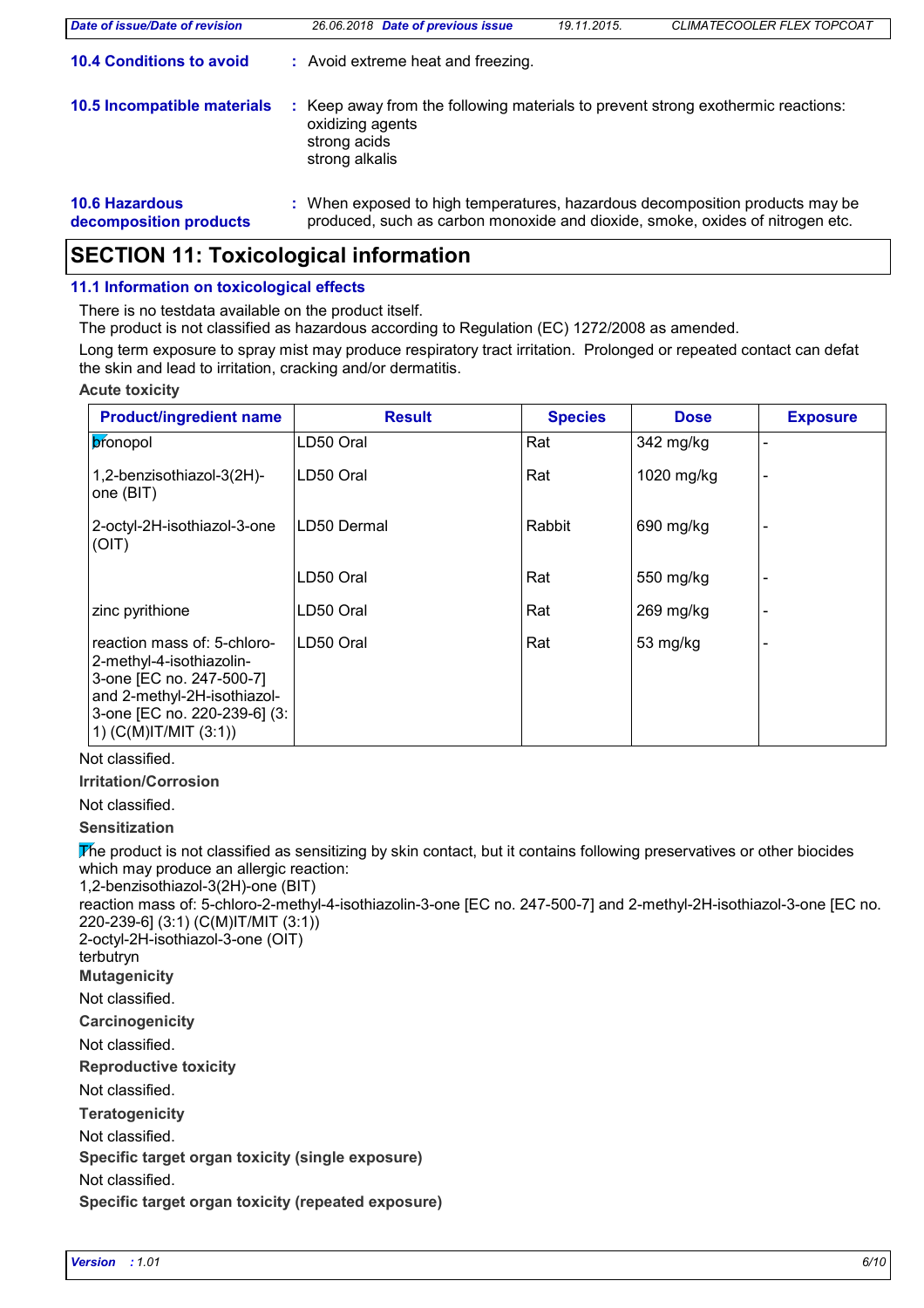Not classified.

**Aspiration hazard** Not classified.

### **SECTION 12: Ecological information**

Ecological testing has not been conducted on this product. Do not allow to enter drains, water courses or soil.

The product is classified as environmetally hazardous according to Regulation (EC) 1272/2008. Harmful to aquatic life with long lasting effects.

#### **12.1 Toxicity**

| <b>Product/ingredient name</b>                                                                                                                                              | <b>Result</b>                 | <b>Species</b>                             | <b>Exposure</b> |
|-----------------------------------------------------------------------------------------------------------------------------------------------------------------------------|-------------------------------|--------------------------------------------|-----------------|
| terbutryn                                                                                                                                                                   | Acute EC50 2 µg/l Fresh water | Algae - Pseudokirchneriella<br>subcapitata | 72 hours        |
| bronopol                                                                                                                                                                    | Acute EC50 0.068 mg/l         | Algae - Anabaena flos aqua                 | 72 hours        |
| 1,2-benzisothiazol-3(2H)-<br>one (BIT)                                                                                                                                      | Acute EC50 0.36 mg/l          | Algae - Skeletonema costatum               | 72 hours        |
|                                                                                                                                                                             | Acute LC50 0.74 mg/l          | Fish                                       | 96 hours        |
| 2-octyl-2H-isothiazol-3-one<br>(OIT)                                                                                                                                        | EC50 0.32 mg/l                | Daphnia - Daphnia magna                    | 48 hours        |
|                                                                                                                                                                             | LC50 0.047 mg/l               | Fish - Oncorhynchus mykiss                 | 96 hours        |
| zinc pyrithione                                                                                                                                                             | EC50 0.0082 mg/l              | Daphnia                                    | 48 hours        |
|                                                                                                                                                                             | LC50 0.0026 mg/l              | Fish - Pimephales promelas                 | 96 hours        |
| reaction mass of: 5-chloro-<br>2-methyl-4-isothiazolin-<br>3-one [EC no. 247-500-7]<br>and 2-methyl-2H-isothiazol-<br>3-one [EC no. 220-239-6] (3:<br>1) (C(M)IT/MIT (3:1)) | Acute EC50 0.379 mg/l         | Algae - Pseudokirchneriella<br>subcapitata | 72 hours        |
|                                                                                                                                                                             | Acute EC50 0.16 mg/l          | Daphnia - Daphnia magna                    | 48 hours        |
|                                                                                                                                                                             | Acute LC50 0.19 mg/l          | Fish - Oncorhynchus mykiss                 | 96 hours        |
|                                                                                                                                                                             | Chronic NOEC 0.0012 mg/l      | Algae - Pseudokirchneriella<br>subcapitata | 72 hours        |
|                                                                                                                                                                             | Chronic NOEC 0.004 mg/l       | Daphnia - Daphnia magna                    | 21 days         |

#### **12.2 Persistence and degradability**

| <b>Product/ingredient name</b>                                                                                                                                                  | Test                     | <b>Result</b>  |                   | <b>Dose</b> |         | <b>Inoculum</b>         |
|---------------------------------------------------------------------------------------------------------------------------------------------------------------------------------|--------------------------|----------------|-------------------|-------------|---------|-------------------------|
| $ 2(2-butoxyethoxy)$ ethanol                                                                                                                                                    |                          | 92 % - 28 days |                   |             |         |                         |
| <b>Product/ingredient name</b>                                                                                                                                                  | <b>Aquatic half-life</b> |                | <b>Photolysis</b> |             |         | <b>Biodegradability</b> |
| peaction mass of: 5-chloro-<br>2-methyl-4-isothiazolin-<br>3-one [EC no. 247-500-7]<br>and 2-methyl-2H-isothiazol-<br>3-one [EC no. 220-239-6] (3:<br>1) $(C(M)$ IT/MIT $(3:1)$ |                          |                |                   |             | Readily |                         |
| 2-(2-butoxyethoxy) ethanol                                                                                                                                                      |                          |                |                   |             | Readily |                         |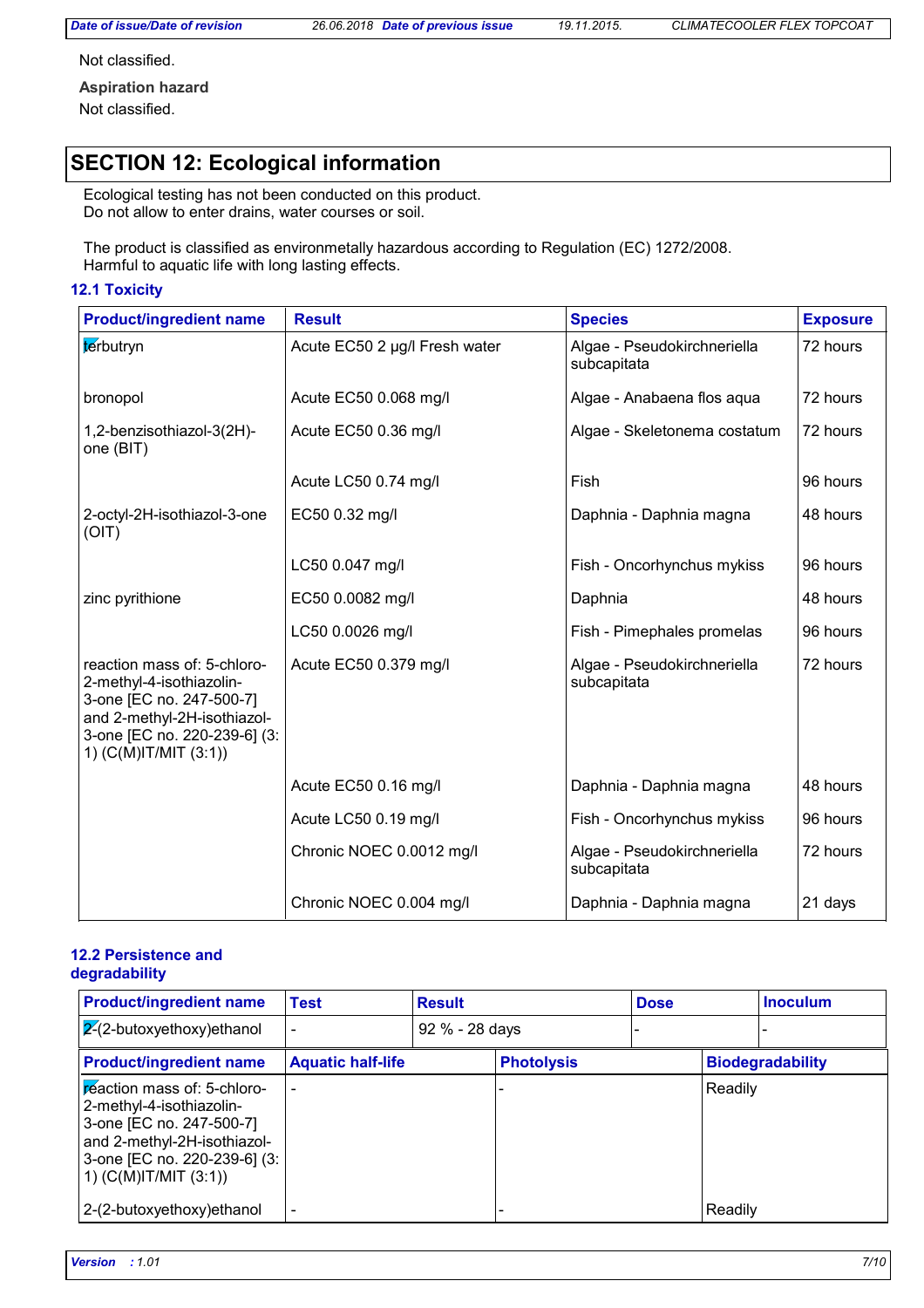#### **12.3 Bioaccumulative potential**

| <b>Product/ingredient name</b>       | $LogP_{ow}$ | <b>Bioconcentration factor</b><br>[BCF] | <b>Potential</b> |
|--------------------------------------|-------------|-----------------------------------------|------------------|
| <b>Z</b> inc pyrithione              | 0.9         | 11                                      | low              |
| 2-octyl-2H-isothiazol-3-one<br>(OIT) | 2.45        | $\overline{\phantom{0}}$                | low              |
| bronopol                             | 0.18        | -                                       | low              |
| terbutryn                            | 3.74        | -                                       | low              |
| 2-(2-butoxyethoxy) ethanol           | 1           | <3                                      | low              |

| <b>12.4 Mobility in soil</b>              |                  |
|-------------------------------------------|------------------|
| Soil/water partition<br>coefficient (Koc) | : Not available. |
| <b>Mobility</b>                           | : Not available. |

### **12.5 Results of PBT and vPvB assessment**

| <b>PBT</b>  | : Not applicable. |
|-------------|-------------------|
| <b>vPvB</b> | : Not applicable. |

#### **12.6 Other adverse effects :**

### **SECTION 13: Disposal considerations**

#### **13.1 Waste treatment methods**

#### **Product**

**Methods of disposal :**

Gather residues into waste containers. Liquid residue and cleaning liquids are hazardous waste and must not be emptied into drains or sewage system, but handled in accordance with national regulations. Product residues should be left at special companies which have permission for gathering this kind of wastes.

#### **European waste catalogue (EWC)**

| Waste code | <b>Waste designation</b>                                                          |
|------------|-----------------------------------------------------------------------------------|
| $1080111*$ | waste paint and varnish containing organic solvents or other hazardous substances |

If this product is mixed with other wastes, the original waste product code may no longer apply and the appropriate code should be assigned. For further information, contact your local waste authority.

### **Packaging**

| <b>Methods of disposal</b> | : Empty packaging should be recycled or disposed of in accordance with national |
|----------------------------|---------------------------------------------------------------------------------|
|                            | regulations.                                                                    |

**Special precautions :**

No additional information.

### **SECTION 14: Transport information**

This product is not regulated for carriage according to ADR/RID, IMDG, IATA.

|                                 | <b>ADR/RID</b>               | <b>IMDG</b>                  | <b>IATA</b>    |
|---------------------------------|------------------------------|------------------------------|----------------|
| 14.1 UN number                  | Not regulated.               | Not regulated.               | Not regulated. |
| 14.2 UN proper<br>shipping name | $\qquad \qquad \blacksquare$ | $\qquad \qquad \blacksquare$ |                |
|                                 |                              |                              |                |
|                                 |                              |                              |                |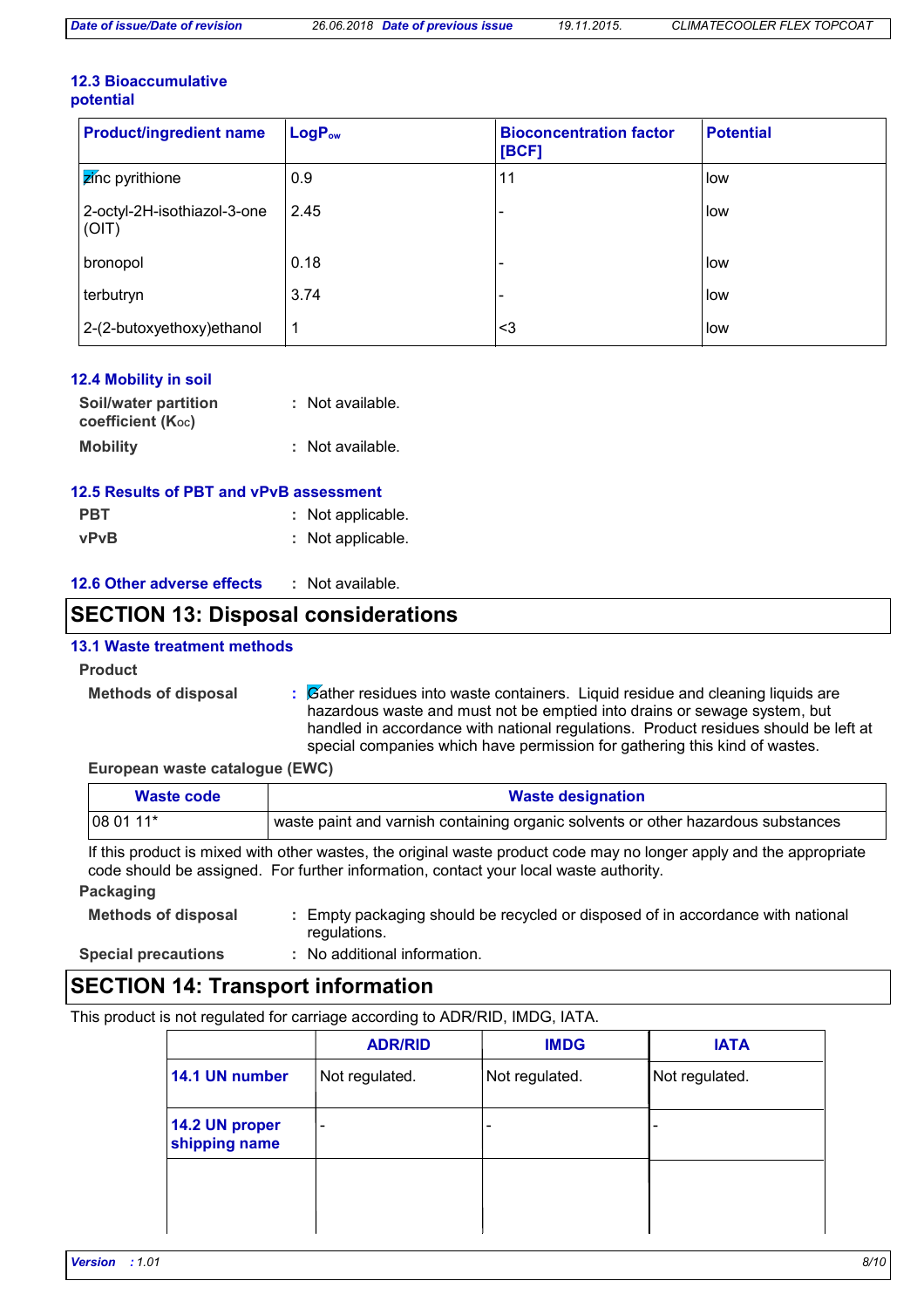| <b>14.3 Transport</b><br>hazard class(es) | $\overline{\phantom{a}}$ | $\overline{\phantom{0}}$ | $\overline{\phantom{0}}$ |
|-------------------------------------------|--------------------------|--------------------------|--------------------------|
| 14.4 Packing<br>group                     | $\overline{\phantom{0}}$ | $\overline{\phantom{a}}$ |                          |
| 14.5<br><b>Environmental</b><br>hazards   | No.                      | No.                      | No.                      |

### **Additional information**

**IATA** : The environmentally hazardous substance mark may appear if required by other transportation regulations.

**14.6 Special precautions for user**

**Transport within user's premises:** always transport in closed containers that are **:** upright and secure. Ensure that persons transporting the product know what to do in the event of an accident or spillage.

**14.7 Transport in bulk according to Annex II of MARPOL and the IBC Code :** Not available.

### **SECTION 15: Regulatory information**

**15.1 Safety, health and environmental regulations/legislation specific for the substance or mixture EU Regulation (EC) No. 1907/2006 (REACH)**

**Other EU regulations**

- **Europe inventory :** Not determined.
- **15.2 Chemical Safety Assessment**
- 
- This product contains substances for which Chemical Safety Assessments are still **:** required.

### **SECTION 16: Other information**

 $\nabla$  Indicates information that has changed from previously issued version.

| Abbreviations and<br>acronyms                   |                                                                                                               | $:$ ATE = Acute Toxicity Estimate<br>CLP = Classification, Labelling and Packaging Regulation [Regulation (EC) No.<br>1272/2008]<br><b>DMEL = Derived Minimal Effect Level</b><br>DNEL = Derived No Effect Level<br>EUH statement = CLP-specific Hazard statement<br>PBT = Persistent, Bioaccumulative and Toxic<br>PNEC = Predicted No Effect Concentration<br><b>RRN = REACH Registration Number</b><br>vPvB = Very Persistent and Very Bioaccumulative |  |  |  |
|-------------------------------------------------|---------------------------------------------------------------------------------------------------------------|-----------------------------------------------------------------------------------------------------------------------------------------------------------------------------------------------------------------------------------------------------------------------------------------------------------------------------------------------------------------------------------------------------------------------------------------------------------|--|--|--|
|                                                 |                                                                                                               | Procedure used to derive the classification according to Regulation (EC) No. 1272/2008 [CLP/GHS]                                                                                                                                                                                                                                                                                                                                                          |  |  |  |
| <b>Classification</b>                           |                                                                                                               | <b>Justification</b>                                                                                                                                                                                                                                                                                                                                                                                                                                      |  |  |  |
| Aquatic Chronic 3, H412                         |                                                                                                               | Calculation method                                                                                                                                                                                                                                                                                                                                                                                                                                        |  |  |  |
| <b>Full text of abbreviated H</b><br>statements | : $1/301$<br>H302<br>H311<br>H312<br>H314<br>H315<br>H317<br>H318<br>H319<br>H331<br>H <sub>335</sub><br>H400 | Toxic if swallowed.<br>Harmful if swallowed.<br>Toxic in contact with skin.<br>Harmful in contact with skin.<br>Causes severe skin burns and eye damage.<br>Causes skin irritation.<br>May cause an allergic skin reaction.<br>Causes serious eye damage.<br>Causes serious eye irritation.<br>Toxic if inhaled.<br>May cause respiratory irritation.<br>Very toxic to aquatic life.                                                                      |  |  |  |